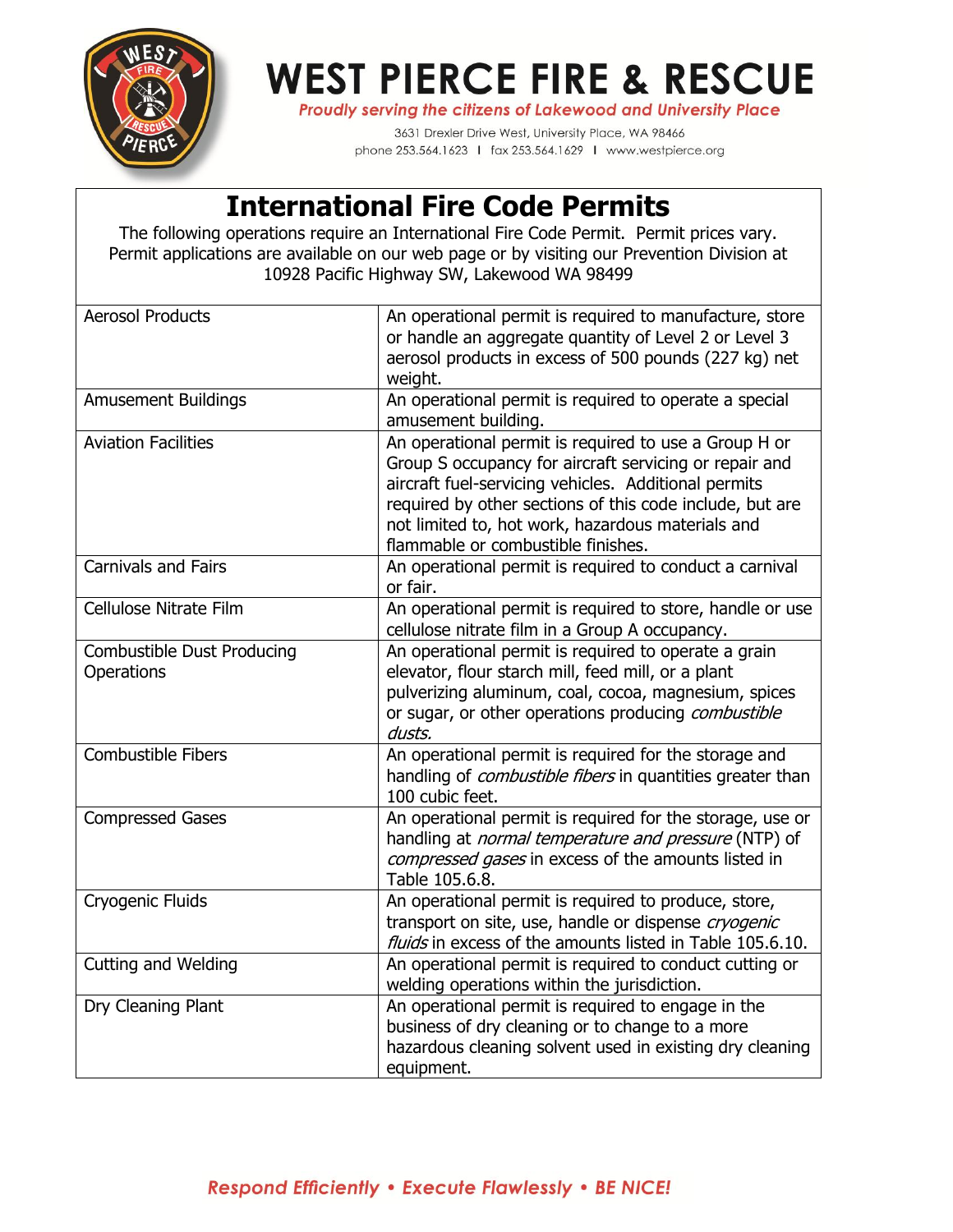| <b>Exhibits and Trade Shows</b>   | An operational permit is required to operate exhibits<br>and trade shows.                                                                                                                                                                                                                                                                                                                                                                                                                                                                                                                                                                                                                                                                                                                                                                                                                                                                                                                                                                                                                                                                                                                                                                                                                                                                                                                                                                                                                                                                                                                                                                                                                                                                                                                                                   |
|-----------------------------------|-----------------------------------------------------------------------------------------------------------------------------------------------------------------------------------------------------------------------------------------------------------------------------------------------------------------------------------------------------------------------------------------------------------------------------------------------------------------------------------------------------------------------------------------------------------------------------------------------------------------------------------------------------------------------------------------------------------------------------------------------------------------------------------------------------------------------------------------------------------------------------------------------------------------------------------------------------------------------------------------------------------------------------------------------------------------------------------------------------------------------------------------------------------------------------------------------------------------------------------------------------------------------------------------------------------------------------------------------------------------------------------------------------------------------------------------------------------------------------------------------------------------------------------------------------------------------------------------------------------------------------------------------------------------------------------------------------------------------------------------------------------------------------------------------------------------------------|
| <b>Explosives</b>                 | An operational permit is required for the manufacturing,<br>storage, handling, sale or use of any quantity of<br>explosives, explosive materials, fireworks or pyrotechnic<br>special effects within the scope of Chapter 33.                                                                                                                                                                                                                                                                                                                                                                                                                                                                                                                                                                                                                                                                                                                                                                                                                                                                                                                                                                                                                                                                                                                                                                                                                                                                                                                                                                                                                                                                                                                                                                                               |
| Fire Hydrants and Valves          | An operational permit is required to use or operate fire<br>hydrants or valves intended for fire suppression<br>purposes which are installed on water systems and<br>accessible to a fire apparatus access road that is open<br>to or generally used by the public.                                                                                                                                                                                                                                                                                                                                                                                                                                                                                                                                                                                                                                                                                                                                                                                                                                                                                                                                                                                                                                                                                                                                                                                                                                                                                                                                                                                                                                                                                                                                                         |
| Flammable and Combustible Liquids | An operational permit is required:<br>1. To use or operate a pipeline for the transportation<br>within facilities of flammable or <i>combustible liquids</i> .<br>This requirement shall not apply to the off-site<br>transportation in pipelines regulated by the Department<br>of Transportation (DOT) nor does it apply to piping<br>systems.<br>2. To store, handle or use Class I liquids in excess of 5<br>gallons (19 L) in a building or in excess of 10 gallons<br>(37.9 L) outside of a building, except that a permit is<br>not required for the following:<br>2.1. The storage or use of Class I liquids in the fuel tank<br>of a motor vehicle, aircraft, motorboat, mobile power<br>plant or mobile heating plant, unless such storage, in<br>the opinion of the code official, would cause an unsafe<br>condition.<br>2.2. The storage or use of paints, oils, varnishes or<br>similar flammable mixtures when such liquids are stored<br>for maintenance, painting or similar purposes for a<br>period of not more than 30 days.<br>3. To store, handle or use Class II or Class IIIA liquids<br>in excess of 25 gallons (95 L) in a building or in excess<br>of 60 gallons (227 L) outside a building, except for fuel<br>oil used in connection with oil-burning equipment.<br>4. To store, handle or use Class IIIB liquids in tanks or<br>portable tanks for fueling motor vehicles at motor fuel-<br>dispensing facilities or where connected to fuel-burning<br>equipment.<br><b>Exception:</b> Fuel oil and used motor oil used for space<br>heating or water heating.<br>5. To remove Class I or II liquids from an underground<br>storage tank used for fueling motor vehicles by any<br>means other than the <i>approved</i> , stationary on-site<br>pumps normally used for dispensing purposes. |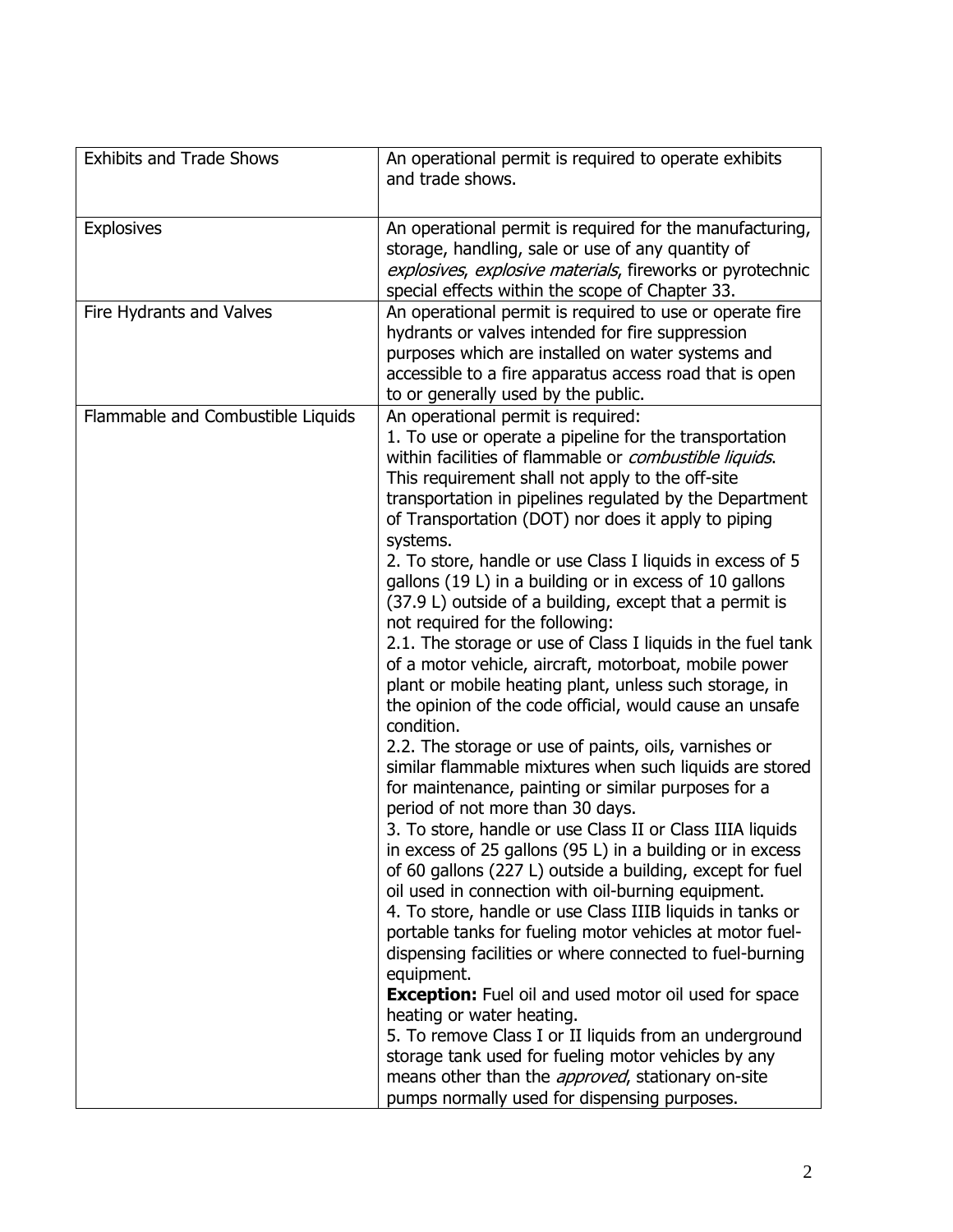|                            | 6. To operate tank vehicles, equipment, tanks, plants,<br>terminals, wells, fuel-dispensing stations, refineries,<br>distilleries and similar facilities where flammable and<br>combustible liquids are produced, processed,<br>transported, stored, dispensed or used.<br>7. To place temporarily out of service (for more than 90<br>days) an underground, protected above-round or<br>above-ground flammable or <i>combustible liquid</i> tank.<br>8. To change the type of contents stored in a<br>flammable or <i>combustible liquid</i> tank to a material that<br>poses a greater hazard than that for which the tank was<br>designed and constructed.<br>9. To manufacture, process, blend or refine flammable<br>or combustible liquids.<br>10. To engage in the dispensing of liquid fuels into the<br>fuel tanks of motor vehicles at commercial, industrial,<br>governmental or manufacturing establishments.<br>11. To utilize a site for the dispensing of liquid fuels<br>from tank vehicles into the fuel tanks of motor vehicles,<br>marine craft and other special equipment at<br>commercial, industrial, governmental or manufacturing<br>establishments. |
|----------------------------|-------------------------------------------------------------------------------------------------------------------------------------------------------------------------------------------------------------------------------------------------------------------------------------------------------------------------------------------------------------------------------------------------------------------------------------------------------------------------------------------------------------------------------------------------------------------------------------------------------------------------------------------------------------------------------------------------------------------------------------------------------------------------------------------------------------------------------------------------------------------------------------------------------------------------------------------------------------------------------------------------------------------------------------------------------------------------------------------------------------------------------------------------------------------------------|
| <b>Hazardous Materials</b> | An operational permit is required to store, transport on<br>site, dispense, use or handle hazardous materials in<br>excess of the amounts listed in Table 105.6.20.                                                                                                                                                                                                                                                                                                                                                                                                                                                                                                                                                                                                                                                                                                                                                                                                                                                                                                                                                                                                           |
| <b>HPM Facility</b>        | An operational permit is required to store, handle or use<br>hazardous production materials.                                                                                                                                                                                                                                                                                                                                                                                                                                                                                                                                                                                                                                                                                                                                                                                                                                                                                                                                                                                                                                                                                  |
| High Piled Storage         | An operational permit is required to use a building or<br>portion thereof as a <i>high-piled storage area</i> exceeding<br>500 square feet.                                                                                                                                                                                                                                                                                                                                                                                                                                                                                                                                                                                                                                                                                                                                                                                                                                                                                                                                                                                                                                   |
| <b>Hot Work Operations</b> | An operational permit is required for hot work including,<br>but not limited to:<br>1. Public exhibitions and demonstrations where hot<br>work is conducted.<br>2. Use of portable hot work equipment inside a<br>structure.<br><b>Exception:</b> Work that is conducted under a<br>construction permit.<br>3. Fixed-site hot work equipment such as welding<br>booths.<br>4. Hot work conducted within a wildfire risk area.<br>5. Application of roof coverings with the use of an<br>open-flame device.<br>6. When <i>approved</i> , the <i>fire code official</i> shall issue a<br>permit to carry out a hot work program. This program<br>allows <i>approved</i> personnel to regulate their facility's hot                                                                                                                                                                                                                                                                                                                                                                                                                                                              |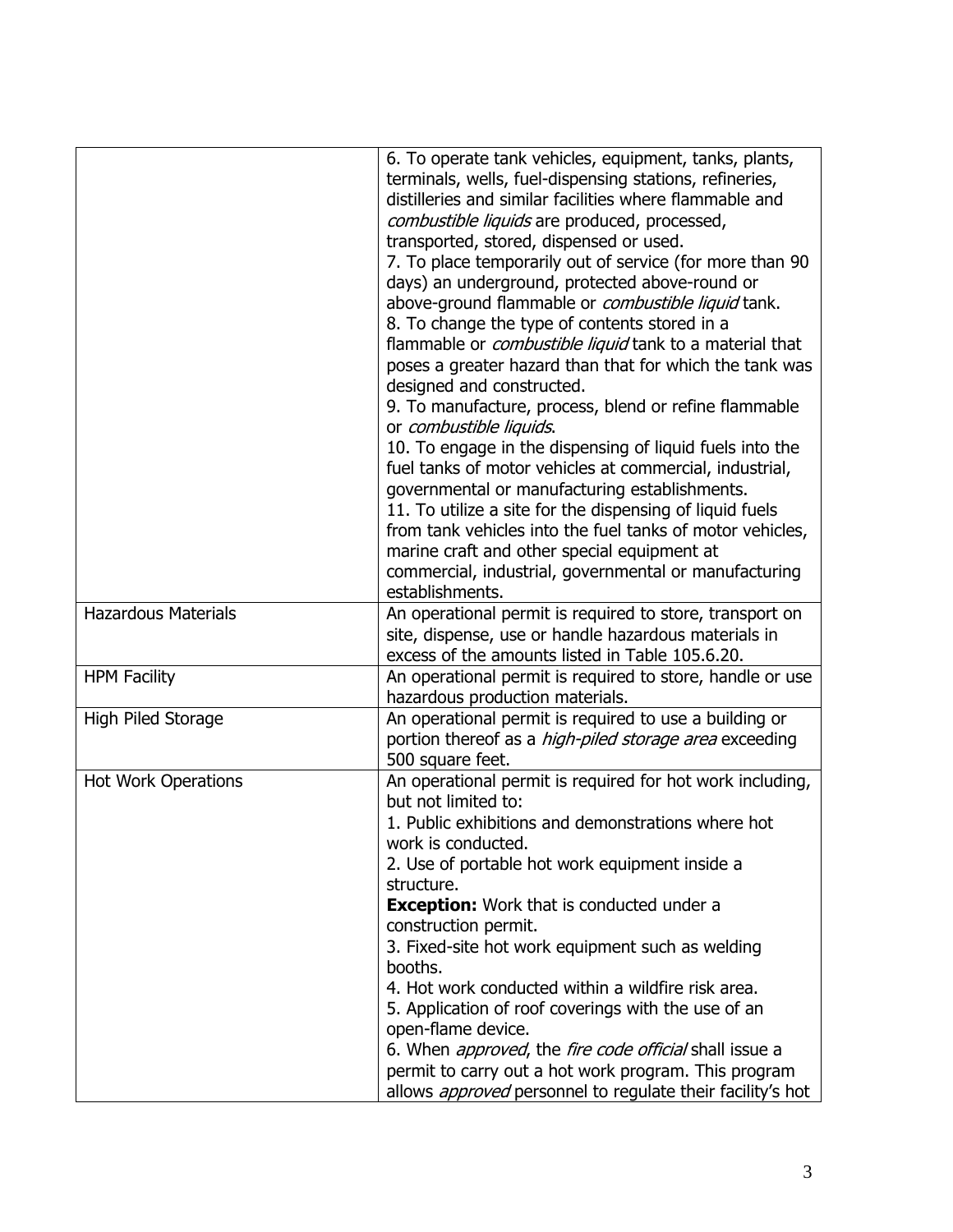|                                                                     | work operations. The <i>approved</i> personnel shall be<br>trained in the fire safety aspects denoted in this chapter<br>and shall be responsible for issuing permits requiring<br>compliance with the requirements found in Chapter 26.<br>These permits shall be issued only to their employees or<br>hot work operations under their supervision. |
|---------------------------------------------------------------------|------------------------------------------------------------------------------------------------------------------------------------------------------------------------------------------------------------------------------------------------------------------------------------------------------------------------------------------------------|
| <b>Industrial Ovens</b>                                             | An operational permit is required for operation of<br>industrial ovens regulated by Chapter 21.                                                                                                                                                                                                                                                      |
| Lumber Yards and Woodworking<br>Plants                              | An operational permit is required for the storage or<br>processing of lumber exceeding 100,000 board feet.                                                                                                                                                                                                                                           |
| Liquid or Gas Fueled Vehicles or<br>Equipment in Assembly Buildings | An operational permit is required to<br>display, operate or demonstrate liquid- or gas-fueled<br>vehicles or equipment in assembly buildings.                                                                                                                                                                                                        |
| Liquid Petroleum Gas                                                | An operational permit is required for:<br>1. Storage and use of LP-gas.<br><b>Exception:</b> A permit is not required for individual<br>containers with a 500-gallon (1893 L) water<br>capacity or less serving occupancies in Group R-3.<br>2. Operation of cargo tankers that transport LP-gas.                                                    |
| Magnesium                                                           | An operational permit is required to melt, cast, heat<br>treat or grind more than 10 pounds (4.54 kg)<br>of magnesium.                                                                                                                                                                                                                               |
| Miscellaneous Combustible Storage                                   | An operational permit is required to store in any<br>building or upon any premises in excess of 2,500 cubic<br>feet (71m3) gross volume of combustible empty<br>packing cases, boxes, barrels or similar containers,<br>rubber tires, rubber, cork or similar combustible<br>material.                                                               |
| Open Flames and Candles                                             | An operational permit is required to use open flames or<br>candles in connection with assembly areas, dining areas<br>of restaurants or drinking establishments.                                                                                                                                                                                     |
| <b>Organic Coatings</b>                                             | An operational permit is required for any organic-<br>coating manufacturing operation producing more than 1<br>gallon (4 L) of an organic coating in one day.                                                                                                                                                                                        |
| Places of Assembly                                                  | An operational permit is required to operate a place of<br>assembly.                                                                                                                                                                                                                                                                                 |
| Private Fire Hydrants                                               | An operational permit is required for the removal from<br>service, use or operation of private fire hydrants.<br><b>Exception:</b> A permit is not required for private industry<br>with trained maintenance personnel, private fire brigade<br>or fire departments to maintain, test and use private<br>hydrants.                                   |
| Pyrotechnic Special Effects Material                                | An operational permit is required for use and handling<br>of pyrotechnic special effects material.                                                                                                                                                                                                                                                   |